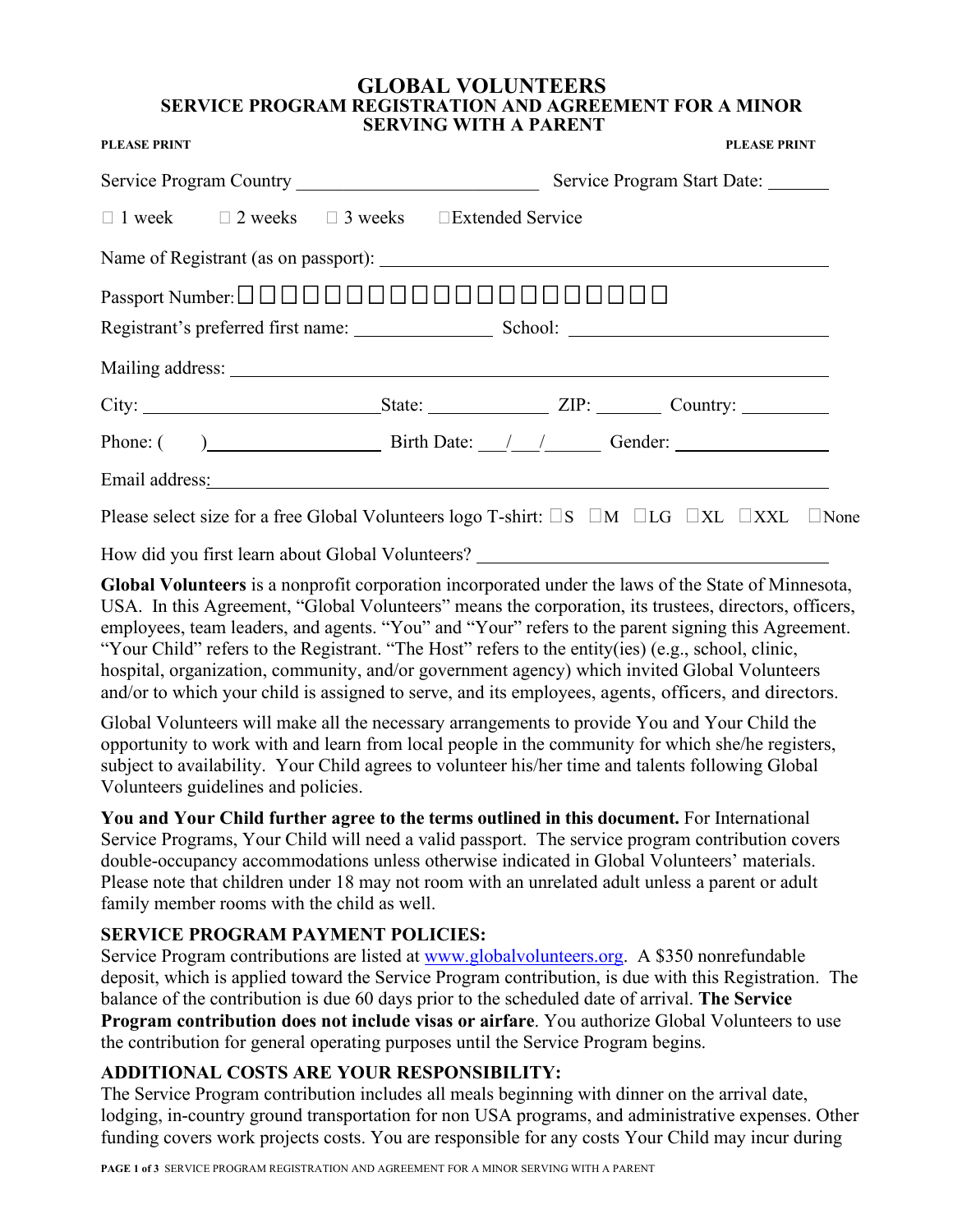free time and for activities that are outside Global Volunteers Service Program. Global Volunteers is not responsible for the acts or failures of anyone else who provides services to You or Your Child.

### **CANCELLATION AND REFUND:**

Global Volunteers may cancel any Service Program at any time. Global Volunteers may reject Your child's Registration at any time. Global Volunteers will refund the total amount You contributed to Global Volunteers for this Service Program (1) if the Service Program is filled at the time Your Child Registers; (2) if Global Volunteers rejects Your Child's Registration for any reason; or (3) if Global Volunteers cancels the Service Program for any reason other than (a) a U.S. State Department Level 4 travel warning that applies to the country to which Your Child is traveling, or (b) circumstances beyond the control of Global Volunteers. If You cancel Your Child's Service Program for any reason, **You must notify Global Volunteers in writing**. If you cancel Your Child's Service Program, or if Global Volunteers cancels the Service Program because of a U.S. State Department Level 4 travel warning or for circumstances beyond the control of Global Volunteers, You will receive a partial refund according to the refund schedule below. Global Volunteers will not refund airfare, airfare penalties or transfer charges under any circumstance. Global Volunteers will not make refunds for unused portions of the Service Program or because of Your Child's inability to participate according to the scheduled itinerary.

### **Refund Policy Based on Cancellation Date:**

- Over 60 days: \$350 deposit is not refunded. 100 percent of balance is refunded.
- 60 to 30 days: \$350 deposit is not refunded. 55 percent of balance is refunded.
- Less than 30 days: \$350 deposit is not refunded. 25 percent of balance is refunded.

# **YOUR CHILD PARTICIPATES AT HIS/HER OWN RISK:**

You acknowledge that there are dangers in traveling to and living and volunteering in the country for which Your Child is registering, some of which are described at [https://globalvolunteers.org/travel](https://globalvolunteers.org/travel-risks/)[risks/.](https://globalvolunteers.org/travel-risks/) You agree Your Child will travel with You and participate at his/her own risk. You agree to assume full responsibility for injury to Your Child, including death and emotional trauma, and damage to or theft of Your and Your Child's property.

# **YOUR CHILD MUST RECEIVE A COVID-19 VACCINATION:**

Your Child must receive a COVID-19 vaccination at least 14 days prior to your Global Volunteers' Service Program start date and provide proof of vaccination prior to participating on a Global Volunteers' Service Program. You can provide a photocopy, scan, or picture of Your Child's vaccination card and email it to your volunteer coordinator. Be prepared to present Your Child's vaccination card to your Team Leader if you are asked to do so upon arrival.

# **YOU AGREE NOT TO SUE GLOBAL VOLUNTEERS OR THE HOST:**

As partial consideration for Your Child being permitted to participate in the Global Volunteers program, You agree You will not sue or bring any action against Global Volunteers or the Host because of the negligence of Global Volunteers or the Host. You will not sue or bring any action against Global Volunteers or the Host because of the negligence or intentional acts of anyone else. If anyone, e.g., You, a family member, Your Child, grandparent, spouse, etc., sues or brings any action against Global Volunteers or the Host because of the negligence of Global Volunteers or the Host, or because of the negligence or intentional acts of anyone else, You and Your estate shall indemnify and hold harmless Global Volunteers and the Host from all claims, judgments, and costs, including attorney's fees. You and/or Your Child may sue or bring an action for intentional acts, gross misconduct, or gross negligence caused by Global Volunteers.

# **YOUR CHILD AGREES TO FOLLOW RULES AND LAWS:**

Global Volunteers requires all volunteers to arrive at the designated site by the scheduled Service Program arrival date and within the arrival window. Your Child will be the guest of the Host. Your Child agrees to follow all applicable rules, policies and guidelines of Global Volunteers and the Host,